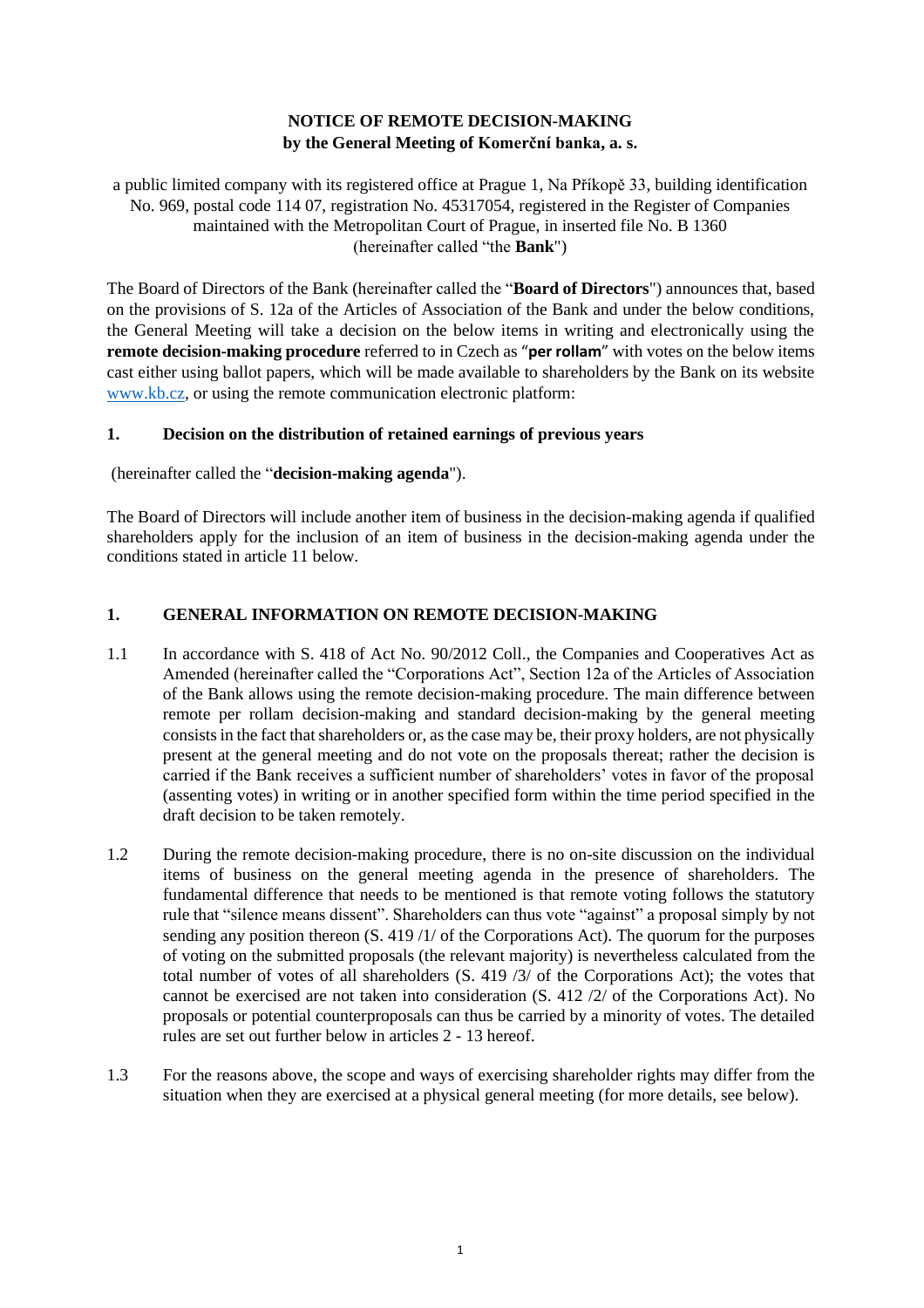## **2. A SUMMARY OF THE CONDITIONS FOR THE REMOTE DECISION-MAKING PROCEDURE**

- 2.1 Shareholders can express their opinion (vote) remotely either in writing **("a decision taken remotely in writing")** or using the Bank's remote communication electronic platform **("a decision taken remotely using the electronic platform").**
- 2.2 Shareholders can express their opinion (vote) remotely on the draft decision submitted by the Bank's Board of Directors or, as the case may be, amended by the Board of Directors based on the proposal of a qualified shareholder under the conditions stated in art. 11 below (hereinafter called "the Proposals") within a time period commencing on **18 October 2021** and terminating on **2 November 2021** (hereinafter called "**the first round of remote decision-making**").
- 2.3 In the case that shareholders of the Bank file a counterproposal or counterproposals to the Proposal under the conditions stated in art. 11 below (hereinafter called "**Counterproposals**") and the corresponding Proposal targeted by the lodged Counterproposal is not carried in the first round of remote decision-making, a new round of remote voting on the Counterproposals (hereinafter called "**the second round of remote decision-making**") will take place no later than 30 days from the announcement of the results of the first round of remote decision-making (comp. art. 13 hereof). The precise dates and the rules for the second round of remote decisionmaking, if any, will be communicated to shareholders together with the announcement of the results of the first round of remote decision-making (comp. art. 13 hereof).
- 2.4 The shareholders entitled to vote in the first round of remote decision-making will be identified as of the Record Date (see art. 3 below).
- 2.5 A detailed explanation of the rules for the first round of remote decision-making can be found below. The below remote decision-making rules do not apply to the second round of remote decision-making.

# **3. THE RECORD DATE**

3.1 Persons listed as shareholders in the statement from the statutory register of uncertificated shares of the Bank (hereinafter called the "**Statement from the Central Securities Depository**") as of **7 October 2021** (hereinafter called the "**Record Date**") will be entitled to vote within the framework of the remote decision-making process. The Statement from the Central Securities Depository will be procured by the Bank. The procedure is similar to the identification of the persons entitled to attend a general meeting and to exercise shareholder rights, including the voting right, thereat.

# **4. THE IDENTIFICATION OF SHAREHOLDERS AND THEIR PROXIES**

4.1 The Bank will procure a Statement from the Central Securities Depository reflecting the state as of the Record Date.

## 4.2 **Prohibition on the exercise of the voting right by legal entities:**

A legal entity's beneficial owner is, under Act No. 37/2021 Coll., the Beneficial Owners Registration Act, prohibited from voting at the General Meeting unless he/she is entered in the beneficial owners register. Furthermore, votes may not be cast by any legal entity or anyone acting on behalf of a legal person the beneficial owner of which is not entered in the register. Moreover, the voting right at the General Meeting may not be exercised by any legal entity or anyone acting on behalf of a legal arrangement which has no beneficial owner entered in the beneficial owners register. Also, votes may not be cast by anyone who cannot exercise the voting right under the conditions set out by the Corporations Act or by another piece of legislation.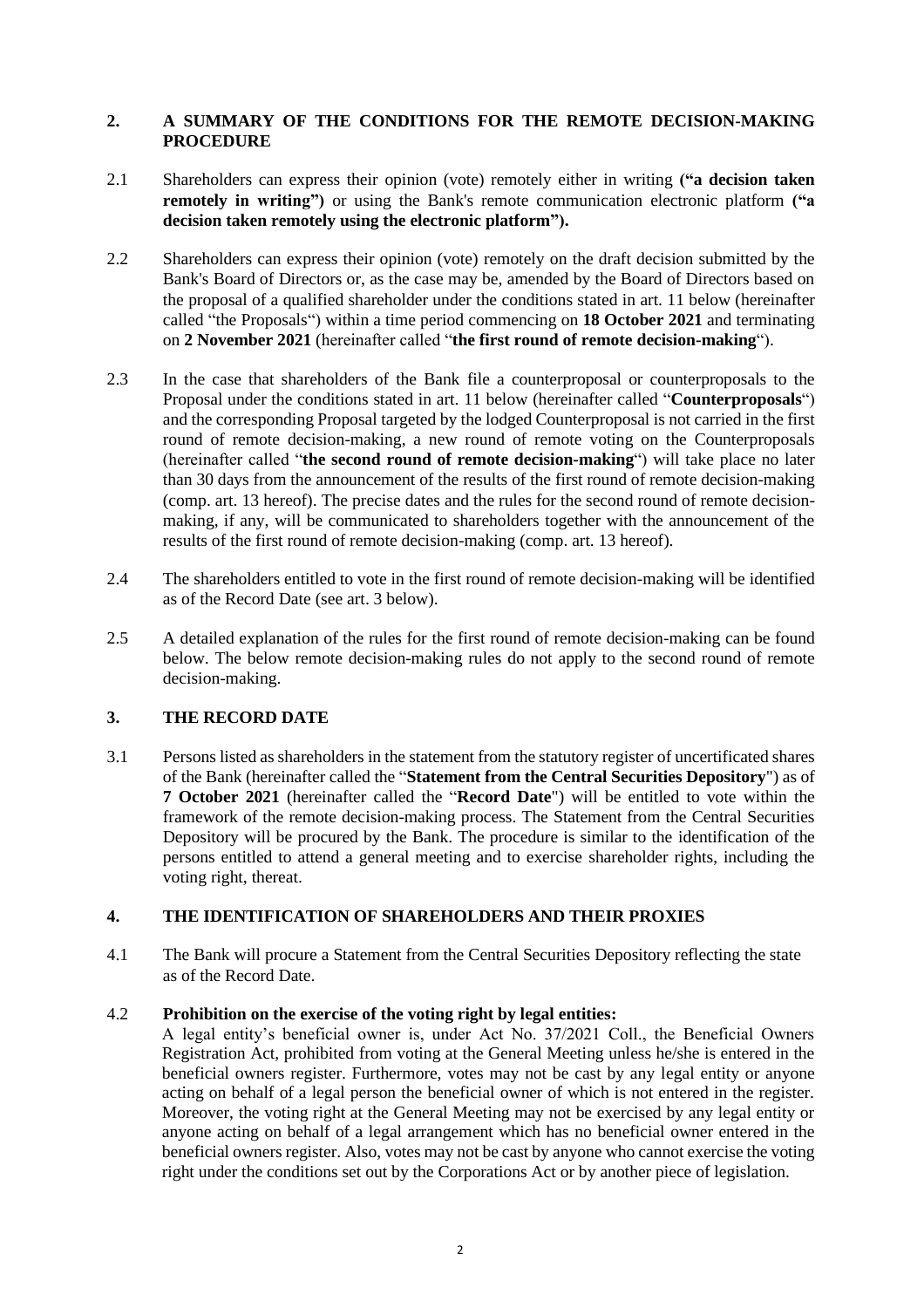#### **A) Decisions to be taken remotely in writing**

- 4.3 Unless below provided otherwise, shareholders will be identified for the purposes of casting their vote on the decisions to be taken remotely in writing using the following instruments:
	- (a) Each shareholder who is an individual and is not represented by a proxy will be identified based on the Statement from the Central Securities Depository and does not have to provide any other documents to be allowed to vote.
	- (b) Each shareholder that is a legal entity will be identified based on the Statement from the Central Securities Depository and must deliver, no later than together with the ballot, a current statement from the competent public registry or another document proving his right to act on behalf of the legal entity.
	- (c) A shareholder's proxy holder must deliver, no later than together with the ballot, the original or an officially attested copy of the proxy unless it meets the conditions of art. 4.4 hereof. The proxy must be in writing, the shareholder's signature attached to it must be officially authenticated and the proxy must show whether it may be used by the proxy holder to represent the principal at one or more general meetings unless it meets the conditions of art. 4.4 hereof.
	- (d) A person registered with the registry of uncertificated securities as an administrator or as a person authorized to exercise rights attached to a share will be identified based on the Statement from the Central Securities Depository and does not have to provide any other documents to be allowed to vote.
	- (e) A representative, whose right to represent a shareholder when taking a decision remotely in writing stems from a fact other than a proxy has the duty to provide a document showing this fact no later than together with the ballot.
- 4.4 In the case that the instruments listed in art. 4.3 (b) or 4.3 (c) above are executed by foreign authorities or institutions or procured with their certification clauses, they must be procured with an apostille or another type of certification or authentication required for such foreign instruments by Czech authorities in official communication. Should such instruments, certifications or authentications be executed in a foreign language, they must also be procured with a certified translation into the Czech language.
- 4.5 Specific provisions for proxies:
	- (a) To grant a proxy in writing (see also art. 4.3 (c) above), it is also possible for shareholders to use the form posted by the Bank on its website together with this Notice. The paper form of proxy is also available at the Bank's head office on business days from 9 a.m. to 12 o'clock noon. Each shareholder may apply to be sent the form of proxy at his own expense and risk as a paper document or electronically; the applications must be submitted by e-mail addressed to [valnahromada@kb.cz](mailto:valnahromada@kb.cz) or by mail addressed to the Bank's head office. Using the form of proxy to appoint a proxy holder is not mandatory.
	- (b) Shareholders may also:
		- (i) notify the Bank by an e-mail sent to valuant homoda@kb.cz of the grant of a proxy to a person appointed to represent the shareholder in remote decisionmaking and of the revocation of such proxy by the principal. As in the case of notifying the Bank of the grant of a proxy to represent the shareholder at a general meeting which is held physically under S. 5 (3) of the Bank's Articles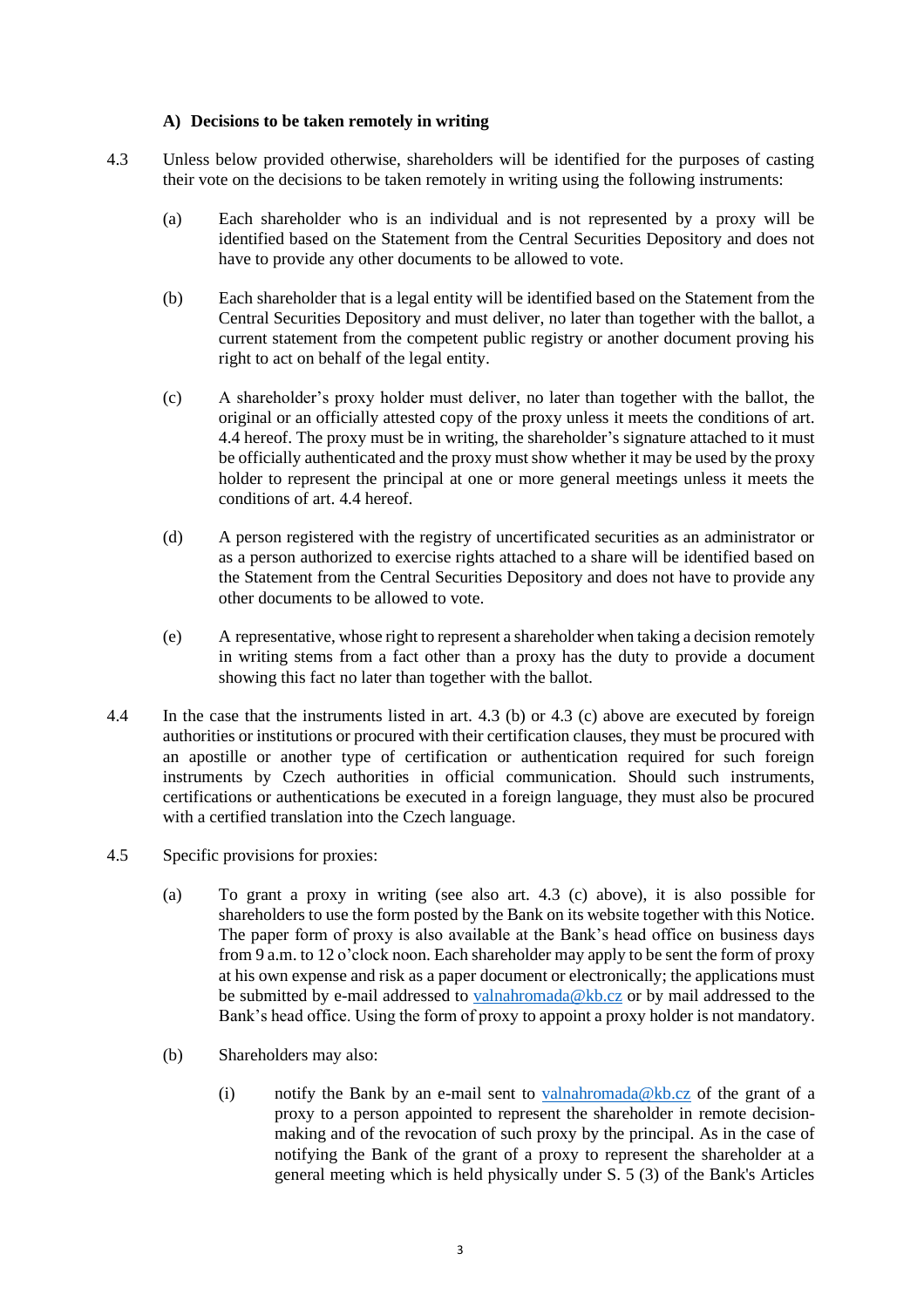of Association, the electronic notification must be furnished with a guaranteed electronic signature established on the basis of a qualified certificate issued by an accredited certification service provider (hereinafter called the "**advanced electronic signature**"). The rules for the receipt of such notifications including the requirements with respect to their content and form are available on the Bank's Website [www.kb.cz.](http://www.kb.cz/); or

(ii) notify the Bank via their data mailbox of the grant of a proxy to a person appointed to represent the shareholder in remote decision-making and of the revocation of such proxy via the data mailbox the address (ID) of which is: 4ktes4w marking 2300 KB GENERAL MEETING in the field *To*; this notification must also allow assessing the compliance of the proxy with legal requirements. To facilitate the processing, we request that the relevant message duly identify the subject (dmAnnotation) in the form "Proxy for remote decision-making".

If the shareholder's representation is proven in one of the above ways, the Bank will not request handing in a proxy in writing.

#### **B) Decisions to be taken remotely using the electronic platform**

- 4.6 In the case of taking a decision remotely using the electronic platform, the Shareholder must enter with the Bank into a contract for access to the electronic platform (hereinafter called the "**Contract**"). The contract template is available on the Bank's Website. The shareholder will deliver the completed and signed Contract with the Shareholder's officially authenticated signature to Komerční banka, a. s., P.O.BOX 839, postal code 114 07 marking 2300 KB GENERAL MEETING on the envelope. The contract is entered into the moment when the Shareholder receives from the Bank by e-mail, to the e-mail address specified in the contract, an electronic confirmation of the conclusion of the Contract and a notification of the creation of his access to the Application with a link to the location of the Application.
- 4.7 The Bank will, based on the authentication of the shareholder's identity, create his unique identity within the framework of the electronic platform. The shareholder can use this identity to take decisions remotely using the electronic platform. The shareholder's identity will be authenticated in a two-step procedure and a one-time code will be sent to the Shareholder to the selected telephone number specified in the Contract for each access to the application.
- 4.8 A shareholder being a legal entity has to specify in the Contract one or more of its proxy holders authorized to vote on its behalf remotely using the electronic platform; each of the proxy holders must be listed separately. Joint representation is not admitted. The signatures attached to the Contract must be officially authenticated and the Contract must be supplemented with the original or officially attested copy of an extract from the register of companies or of another document proving the existence of the legal entity and the way it is represented by the members of its governing body; S. 5 (3) of the Bank's Articles of Association shall apply mutatis mutandis. In the case that the instruments that must be enclosed with the package containing the Contract are executed by foreign authorities or institutions or procured with their certification clauses, they must be procured with an apostille or another type of certification or authentication required for such foreign instruments by Czech authorities in official communication. Should such instruments, certifications or authentications be executed in a foreign language, they must also be procured with a certified translation into the Czech language.
- 4.9 In the event that, prior to the publication of this Notice on the Bank's Website, the shareholder has already entered with the Bank into the Contract to vote by correspondence using the remote communication electronic platform and a unique identity has been created for him within the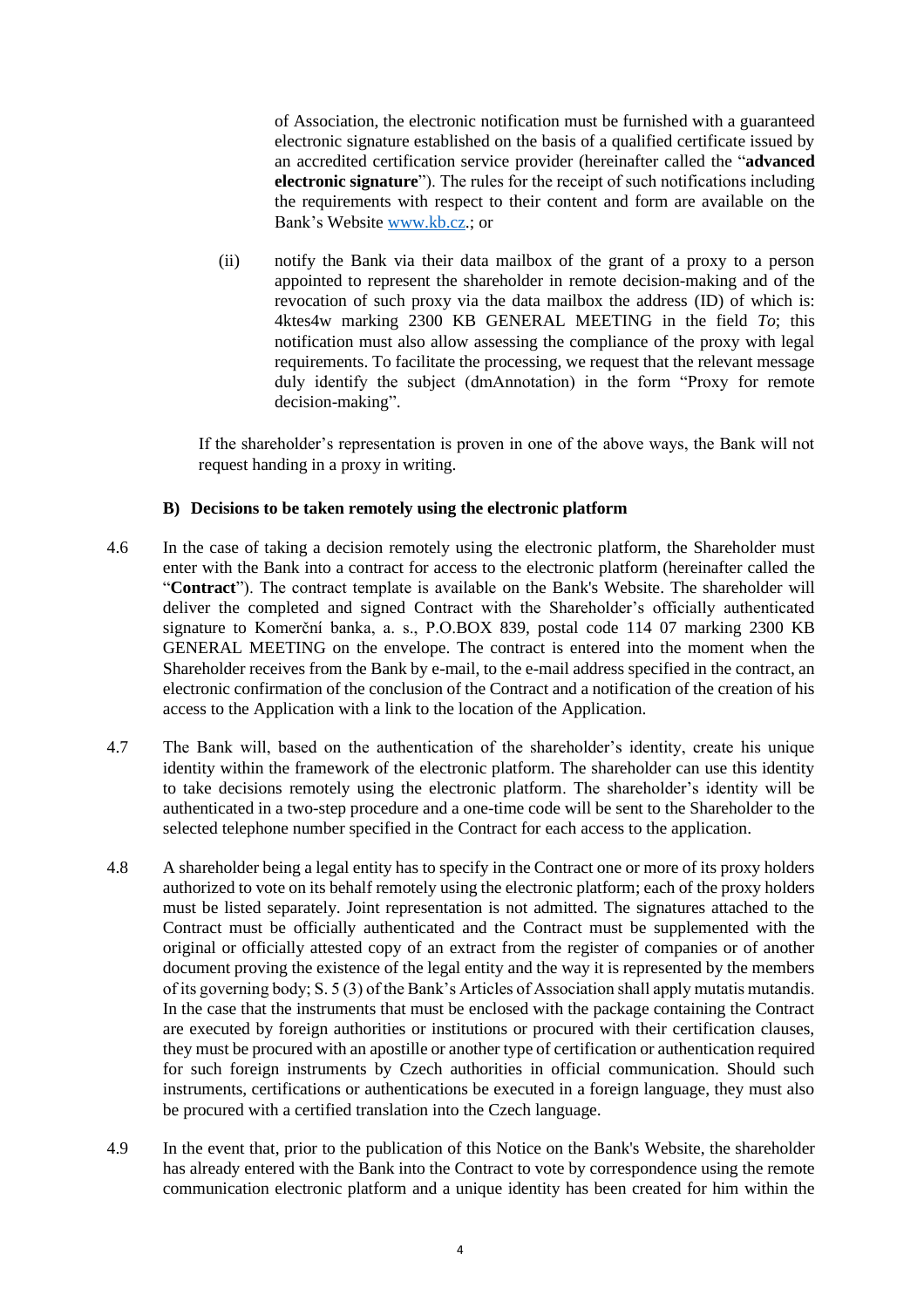electronic platform, he does not need to enter with the Bank into a new Contract to vote remotely using the electronic platform; rather he may use the unique identity that has already been created.

# **5. VOTING ARRANGEMENTS**

- 5.1 The Proposal will be published by the Bank on its website [www.kb.cz](http://www.kb.cz/) (hereinafter called the "**Website**") and in the Mladá fronta DNES daily on **14 October 2021**.
- 5.2 The Counterproposals lodged under the conditions stated in art. 10 hereof, including the position of the Bank's Board of Directors, will be published by the Bank on its Website no later than on **28 October 2021**.
- 5.3 Shareholders and their proxy holders can vote on the Proposals within the first round of remote decision-making from **18 October 2021**. The votes sent in prior to this date will not be taken into consideration.
- 5.4 Within the first round of remote decision-making, it is not possible to vote on Counterproposals. Shareholders will be able to vote on Counterproposals only during a second round of remote decision-making, if any – see art. 2.3 above.
- 5.5 The ballot papers to vote on the Proposals remotely in writing will be posted by the Bank on its Website on **14 October 2021**. The ballot papers to be used to vote remotely in writing on Counterproposals will not be posted prior to the first round of remote decision-making.
- 5.6 The ballot papers to decide remotely in writing will contain option "FOR" and option "AGAINST"; nevertheless, shareholders can also vote AGAINST a resolution by not sending in any vote (hereinafter called the "**Ballot Papers**").
- 5.7 If required to hand in certain instruments (in particular a proxy or an extract from the register of companies) when voting on a decision remotely in writing, shareholders or their proxy holders must deliver the instruments to the Bank no later than together with the Ballot Papers.
- 5.8 The voting procedure when taking a decision remotely in writing will be as follows:
	- (a) Shareholders who have decided to vote "FOR" a proposal will fill in the Ballot Papers as indicated thereon and send them to the Bank using one of the ways below:
		- (i) By mail to Komerční banka, a. s., P.O.BOX 839, postal code 114 07, stating 2300 KB GENERAL MEETING on the envelope;
			- Here, the signatures on the Ballot Papers must be officially authenticated and the provisions of art. 4.4 above apply to foreign certification clauses mutatis mutandis; this shall not affect any potential requirements arising from art.  $4.3 - 4.5$  hereof; or
		- (ii) By e-mail to [valnahromada@kb.cz;](mailto:valnahromada@kb.cz)
			- Here, a simple electronic copy of the signed Ballot Papers will be sufficient (no need for an officially authenticated signature); however, the relevant email message must be furnished with an advanced electronic signature; this shall not affect any potential requirements arising from art.  $4.3 - 4.5$  hereof; or
		- (iii) To the data mailbox the address (ID) of which is 4ktes4w. Please fill in 2300 KB GENERAL MEETING as the addressee.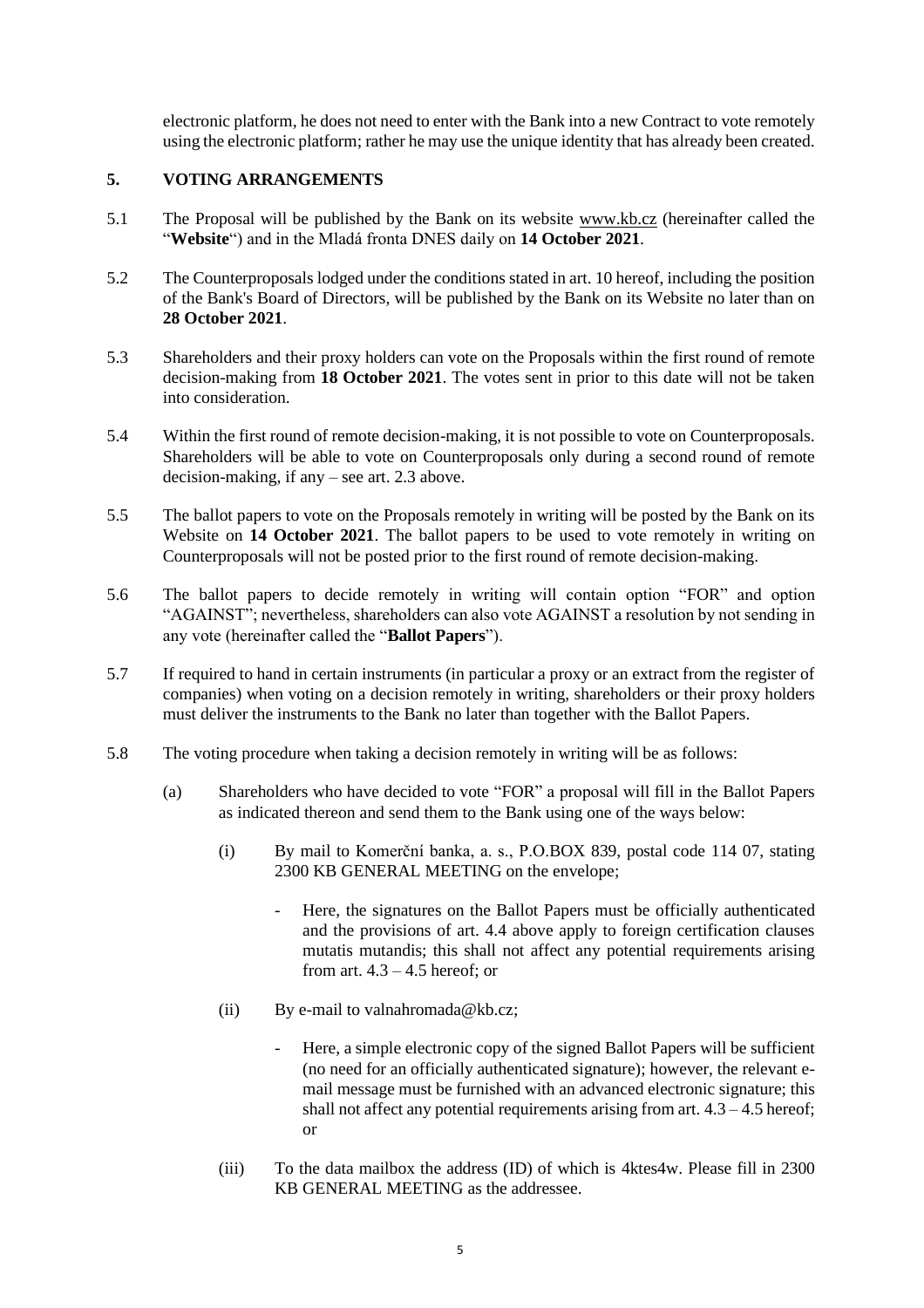- If the Ballot Papers are sent from the data mailbox of a shareholder or his proxy, a simple electronic copy of the signed Ballot Papers is sufficient (no need for an officially authenticated signature or for an advanced electronic signature on the Ballot Paper); this shall not affect any potential requirements arising from art.  $4.3 - 4.5$  hereof.
- (b) Shareholders who have decided to vote "AGAINST" a proposal can fill in the Ballot Papers as indicated thereon and send them to the Bank using one of the ways described above or not to send any vote at all (S. 419 /1/ of the Corporations Act).
- 5.9 To vote on a decision remotely using the electronic platform, the shareholder clicks on the "FOR" or "AGAINST" button referring to the item of business concerned. If the electronic vote does not show clearly the way the shareholder voted, he will be deemed to have voted AGAINST the proposal. The shareholder needs to vote FOR or AGAINST the proposal for his voting to be valid. The electronic application will be preset for the shareholder to vote with all the shares held by the shareholder as of the record date. Prior to the record date, the electronic application will not allow the shareholder to vote with a different number of shares nor to vote with individual shares in different ways. To express his choice, the shareholder needs to save his vote and subsequently send it in. Once the vote is sent in electronically, it is no longer possible to vote again or to correct one's choice.
- 5.10 The Ballot Papers or the votes sent in remotely using the electronic remote communication platform must be delivered to the Bank in one of the ways described in art. 5.8 or 5.9 no later than by **2 November 2021, 24:00,** to be counted towards the votes in favor of the Proposal within the framework of the remote decision-making process. If a shareholder voted using both Ballot Papers and electronically, the decisive vote is the vote which the Bank receives first.
- 5.11 Specific provision for the concurrence of votes cast both by a shareholder and his proxy or by several proxies of the same shareholder: In the case that both a shareholder and his proxy or several proxies of the same shareholder vote for a Proposal or potential Counterproposal, only the vote cast (delivered to the Bank, even using the remote communication electronic platform) first will be counted towards the result of the voting. No other votes are taken into account.
- 5.12 Specific provision for voting by a proxy representing more than one shareholder: In the event that a proxy represents more than one shareholder in a voting, they shall attach to the ballot completed in accordance with the rules set out herein a list of shareholders for whom they are voting in favor of a Proposal and their identification. A sample ballot paper for voting by a proxy who represents several shareholders will be published on the Bank's Website.
- 5.13 Votes cast (i.e., using Ballot Papers or the remote communication electronic platform) cannot be changed or revoked.
- 5.14 The majority decisive for determining whether the relevant Proposal has been approved is calculated from the total number of votes of all shareholders entitled to vote (see S. 419 /3/ of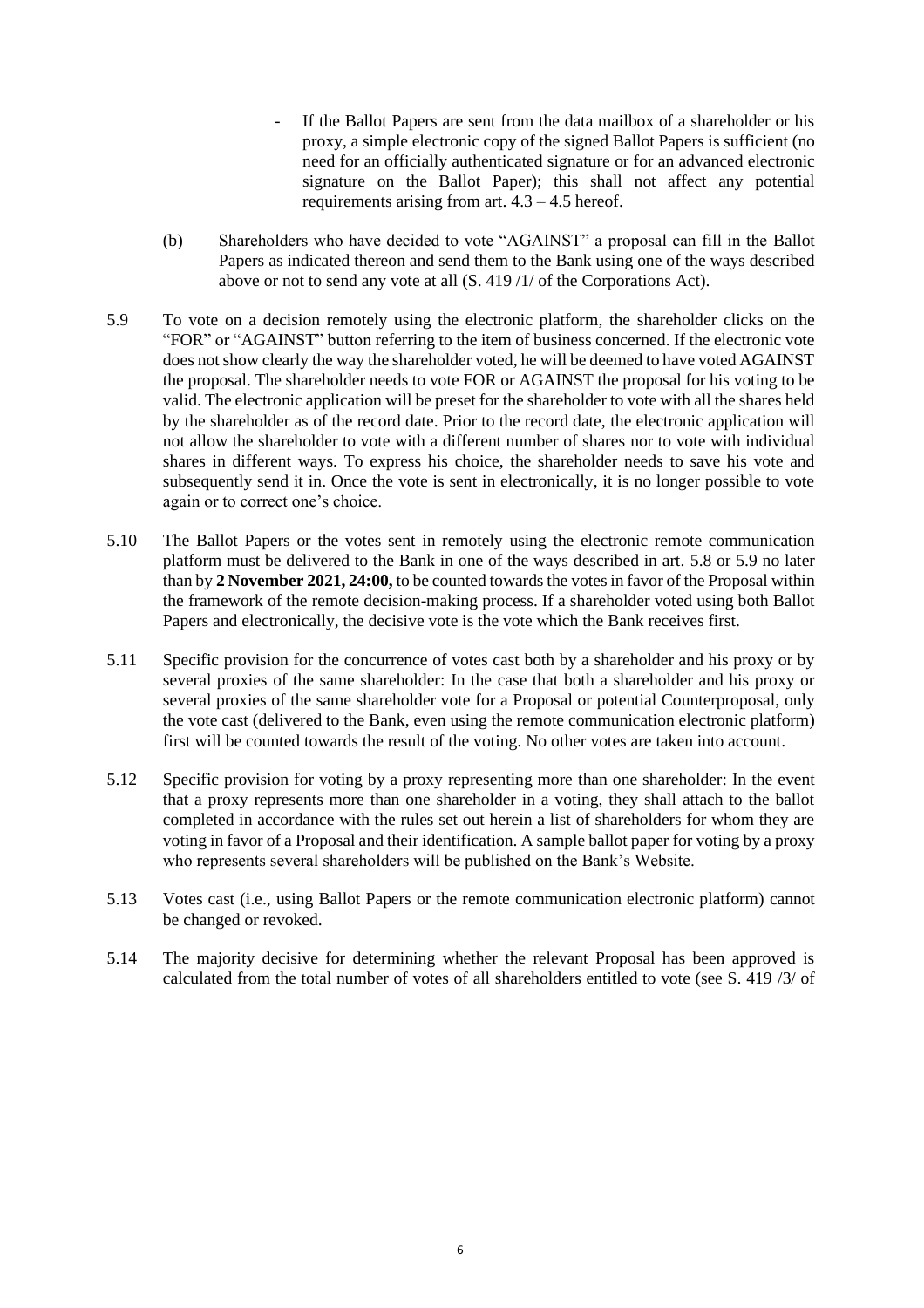the Corporations Act). Therefore, in order for the Proposal to be approved, it must be carried by the absolute majority of votes of all the shareholders entitled to vote.

5.15 The Bank may not exercise voting rights that are attached to the Bank's own shares (it is not entitled to vote itself).

# **6. INFORMATION ON DRAFT RESOLUTIONS TO BE SUBMITTED TO SHAREHOLDERS FOR DECISION**

- 6.1 The Board of Directors intends to submit a Proposal to be decided upon using remote voting; the wording of the Proposal and its reasoning are set out at the end of this Notice. For the avoidance of doubt, the Board of Directors warns that it is possible to vote for the Proposal only after the Proposal has been published in the manner described in art. 5 above, i.e., the publication of the Proposal under this Notice is not in itself a call for shareholders to vote for the Proposal.
- 6.2 Nevertheless, the Board of Directors will also submit other Proposals to be decided upon using remote voting in the case that qualified shareholders apply for the inclusion of other items of business on the decision-making agenda under the conditions set out in art. 11 below.
- 6.3 If appropriate, the Board of Directors will also submit Counterproposals filed by shareholders under the conditions set out in art. 11 to be decided upon using the remote decision-making procedure. However, votes on the Counterproposals will only be cast in the second round of the remote decision-making process, if any – comp. art. 2.3 above.

# **7. INFORMATION ON THE NUMBER OF SHARES AND VOTING RIGHTS**

7.1 The voting right belonging to a shareholder is governed by the nominal value of his shares; each CZK 100 of the nominal value of the shares shall represent one vote. The vote shall not be further divisible. The total number of the bank shares shall be 190,049,260, each of a nominal value of CZK 100. The total number of votes attached to the shares shall be 190,049,260.

#### **8. INFORMATION ON DOCUMENTS AVAILABLE TO SHAREHOLDERS**

- 8.1 This Notice, together with the below-listed documents, have been posted on the Bank's Website and can be obtained also at the Bank's head office on business days from 9 a.m. to 12 o'clock noon.
	- (a) The Supervisory Board's position on the proposal for the distribution of retained earnings of previous years and the Supervisory Board's report on the results of its supervisory activity

By publishing this notice, the Board of Directors informs shareholders of the results of the supervisory activity performed by the Supervisory Board since the General Meeting held on 21 April 2021 and with the outcome of the examination of the proposal for the distribution of retained earnings of previous years in accordance with the requirement of S. 447 (3) and S. 449 (1) of the Corporations Act.

The Board of Directors declares that the Supervisory Board has not expressed any reservations about the proposal for the distribution of profit from previous years.

The Supervisory Board's report is available here: [www.kb.cz/getmedia/a21975f8-f31f-](www.kb.cz/getmedia/a21975f8-f31f-4da0-8238-242fedaea34e/3_Supervisory-Board%e2%80%99s-position.pdf.aspx)[4da0-8238-242fedaea34e/3\\_Supervisory-Board%e2%80%99s-position.pdf.aspx](www.kb.cz/getmedia/a21975f8-f31f-4da0-8238-242fedaea34e/3_Supervisory-Board%e2%80%99s-position.pdf.aspx)

(b) The conditions and arrangements for the payment of retained earnings of previous years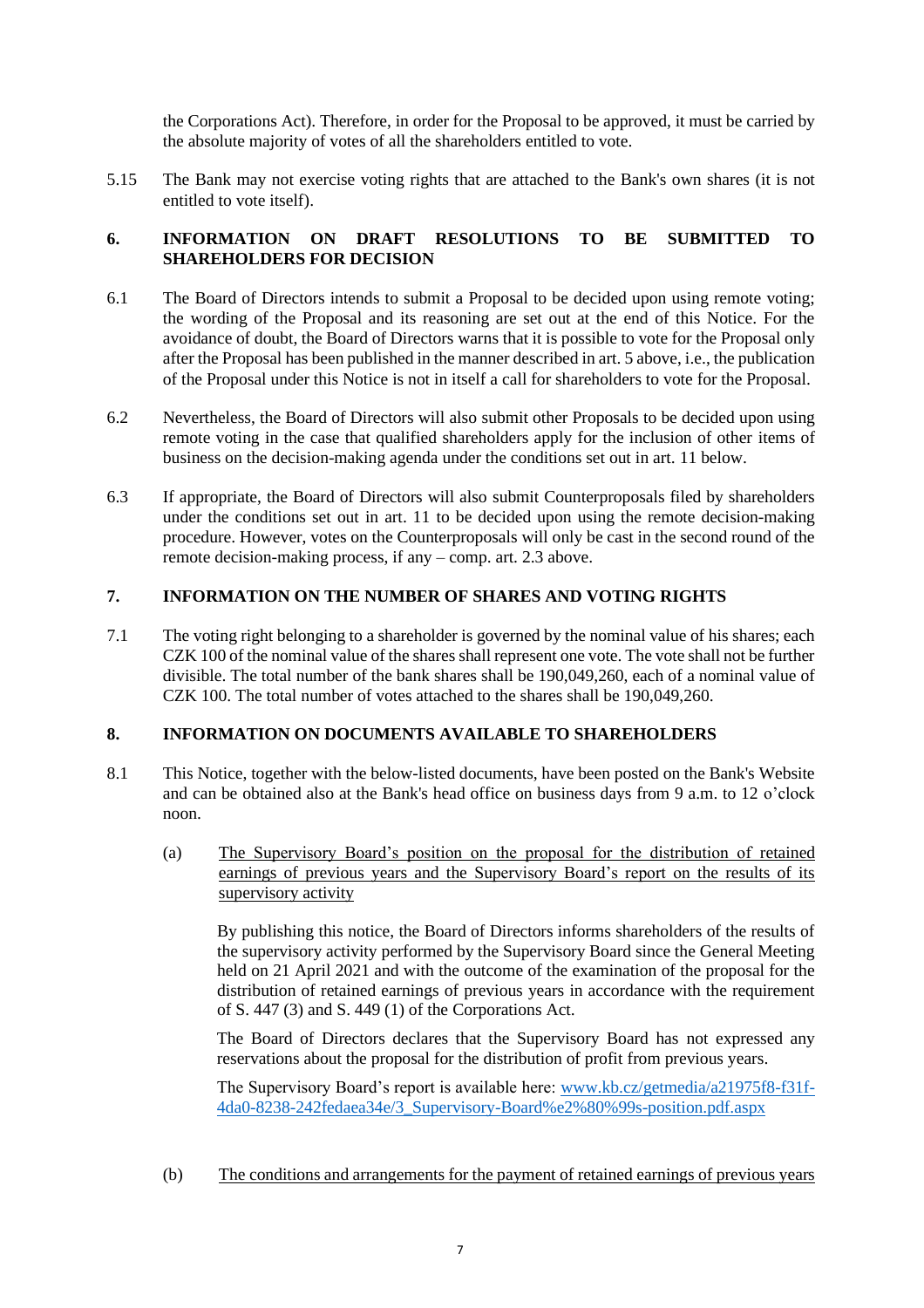Following the examination and approval by the Supervisory Board, the Board of Directors intends to propose distributing the retained earnings of previous years in the amount of CZK 4,534,575,343.60. The volume of the payment is given by the framework of the Czech National Bank, which has no objections to its payment.

It is available here: www.kb.cz/getmedia/9f95e6e8-22c8-4301-83eb-9550eacbf68f/2\_Conditions-and-arrangements-for-the-payment.pdf.aspx

### (c) The form of proxy

In accordance with the information stated in art. 4.5 (a) above, together with this Notice, the Bank also publishes a form of proxy which may be used by shareholders to take their decision remotely.

The paper form of proxy is also available at the Bank's head office on business days from 9 a.m. to 12 o'clock noon. Each shareholder may apply to be sent the form of proxy at his own expense and risk as a paper document or electronically; the applications must be submitted by e-mail addressed to [valnahromada@kb.cz](mailto:valnahromada@kb.cz) or by mail addressed to the Bank's head office.

Mailbox [valnahromada@kb.cz](mailto:valnahromada@kb.cz) may also be used by shareholders wishing to notify the Bank electronically of the grant of a proxy to a person appointed to represent the shareholder at the General Meeting and of the revocation of such proxy by the principal. The electronic notification must be furnished with an advanced electronic signature. The rules for the receipt of such notifications including the requirements with respect to their content and form are available on the Bank's Website [www.kb.cz.](http://www.kb.cz/)

It is available here: www.kb.cz/getmedia/5f227834-6995-4938-9251 b3c402b0c2ac/4\_Form-of-proxy.pdf.aspx

#### (d) The contract for access to electronic platform

In accordance with the information stated in art. 4.6. above, together with this Notice, the Bank also publishes a template of the contract for access to electronic platform. Entering into the contract is a prerequisite for voting remotely using the electronic platform.

The shareholder will deliver the completed and signed contract with the shareholder's officially authenticated signature to the address Komerční banka, a. s., P.O.BOX 839, postal code 114 07, stating 2300 - KB GENERAL MEETING on the envelope. The contract is entered into the moment when the shareholder receives from the Bank by email, to the e-mail address specified in the contract, an electronic confirmation of the conclusion of the Contract and a notification of the creation of his access to the application with a link to the location of the application.

It is available here: www.kb.cz/getmedia/a9ab06e1-9950-4982-b3d6- 0f21823b9283/6\_Contract-for-access-to-electronic-platform.pdf.aspx

# **9. RIGHT TO EXPLANATION**

9.1 In accordance with S. 12a of the Articles of Association of the Bank, the Board of Directors will allow all shareholders to exercise, under the set conditions, their right to an answer to their request for an explanation of matters concerning the Bank or, as the case may be, the entities controlled by it, which are necessary for the assessment of the proposal for the adoption of the decision submitted by the Board of Directors or for the exercise of shareholder rights in the context of the remote decision-making process.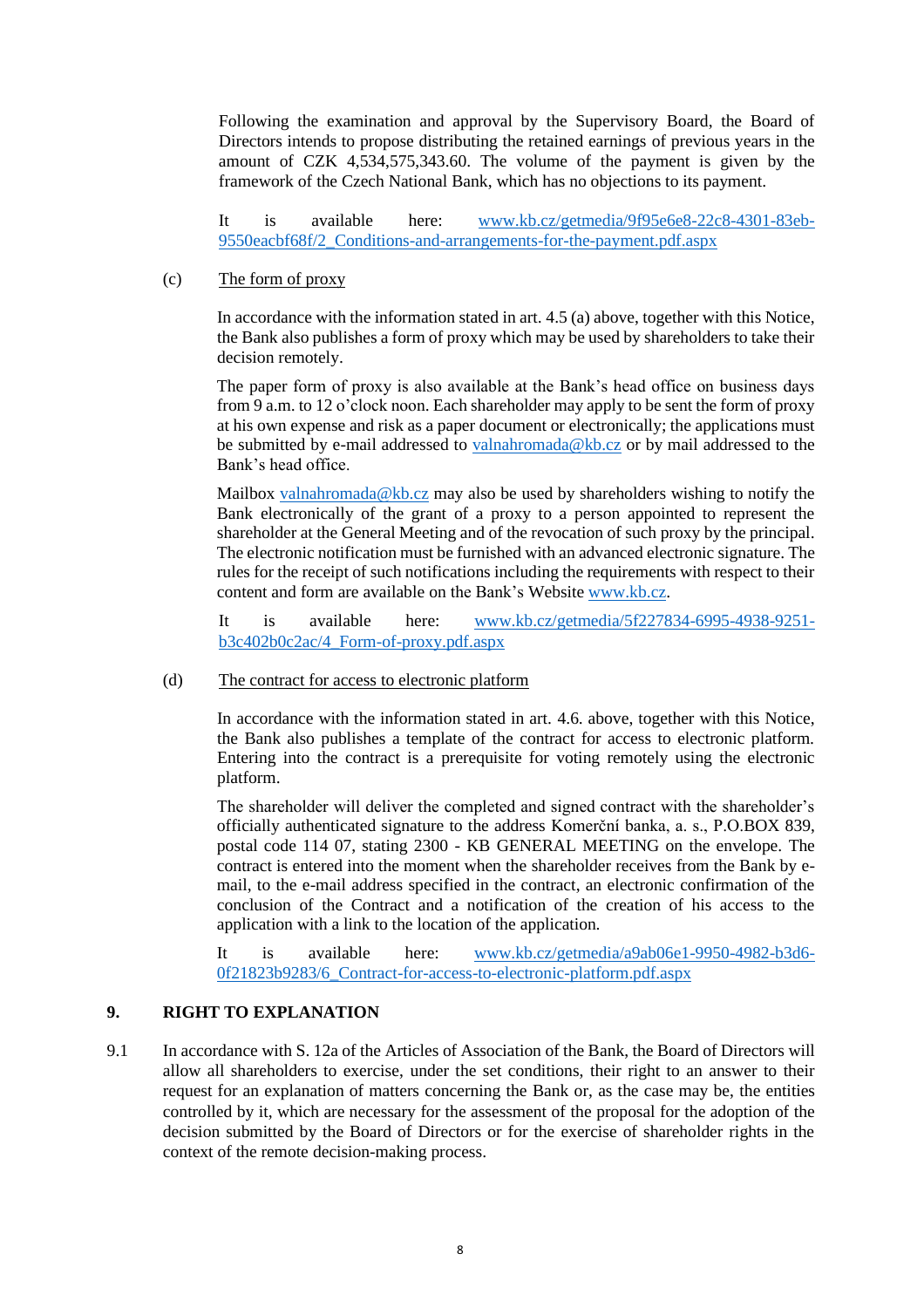- 9.2 The Board of Directors is therefore ready to provide shareholders with answers to requests for explanation if they are delivered to the Bank from the date of publication of this Notice until **23 October 2021**. Requests must be delivered to the Bank using one of the methods set out in Art. 5.8 (a); for the avoidance of doubt, the Board of Directors confirms that, depending on the way of delivering the request for explanation, the request for explanation must be furnished with an officially authenticated signature or, as the case may be, with an advanced electronic signature.
- 9.3 The request for explanation must clearly show that the shareholder or his proxy request an explanation in connection with the remote decision-making and by whom the request is made.
- 9.4 Responses to valid requests for explanation will be provided by publication on the Bank's Website no later than on **27 October 2021**. If a response cannot be provided by the said date, the Board of Directors will provide it no later than within 15 days thereafter. In such a case, the text of the request for explanation along with the information that the explanation will be provided within the additional 15-day period will be published on the Website.
- 9.5 The Board of Directors further points out that the provision of explanations may be refused in whole or in part for the reasons and under the conditions specified in S. 359 and S. 360 of the Corporations Act.

# **10. RIGHT TO FILE PROPOSALS AND COUNTERPROPOSALS**

- 10.1 In accordance with S. 12a of the Articles of Association of the Bank, the Board of Directors will allow all shareholders to exercise, under the set conditions, their right to file proposals and Counterproposals in respect of the proposal for the decision submitted by the Board of Directors or, as the case may be, in respect of the proposals added by the Board of Directors based on a qualified shareholder's proposal under the conditions set out in art. 11 below within the remote decision-making process, i.e., in respect of the Proposal stated at the end of this Notice or, as the case may be, of the Proposals published in accordance with art. 5.1 of this Notice.
- 10.2 If a shareholder intends to file a Counterproposal to the Proposals, he must deliver his Counterproposal to the Bank no later than on **30 October 2021**. Counterproposals must be delivered to the Bank using one of the methods set out in Art. 5.8 (a); for the avoidance of doubt, the Board of Directors confirms that, depending on the method of delivering the Counterproposal, the Counterproposal must be furnished with an officially authenticated signature or, as the case may be, with an advanced electronic signature.
- 10.3 The Bank will post the Counterproposal, including the position of the Board of Directors thereon, on the Bank's Website no later than on **28 October 2021**.
- 10.4 Counterproposals will be put to the vote only in the second round of remote decision-making, if any, in accordance with art. 2.3 above.

## **11. RIGHTS OF QUALIFIED SHAREHOLDERS IN CONNECTION WITH REMOTE DECISION-MAKING**

- 11.1 In accordance with S. 12a of the Articles of Association of the Bank, the Board of Directors will allow all the qualified shareholders of the Bank, i.e., the shareholders holding shares in an aggregate nominal value of at least one percent of the Bank's registered capital, to exercise their right to request the inclusion of an item of business proposed by them in the remote decisionmaking agenda.
- 11.2 The Bank's Board of Directors will include an item of business in the agenda of the first round of remote decision-making and publish it using the method set out in art. 5.1 together with the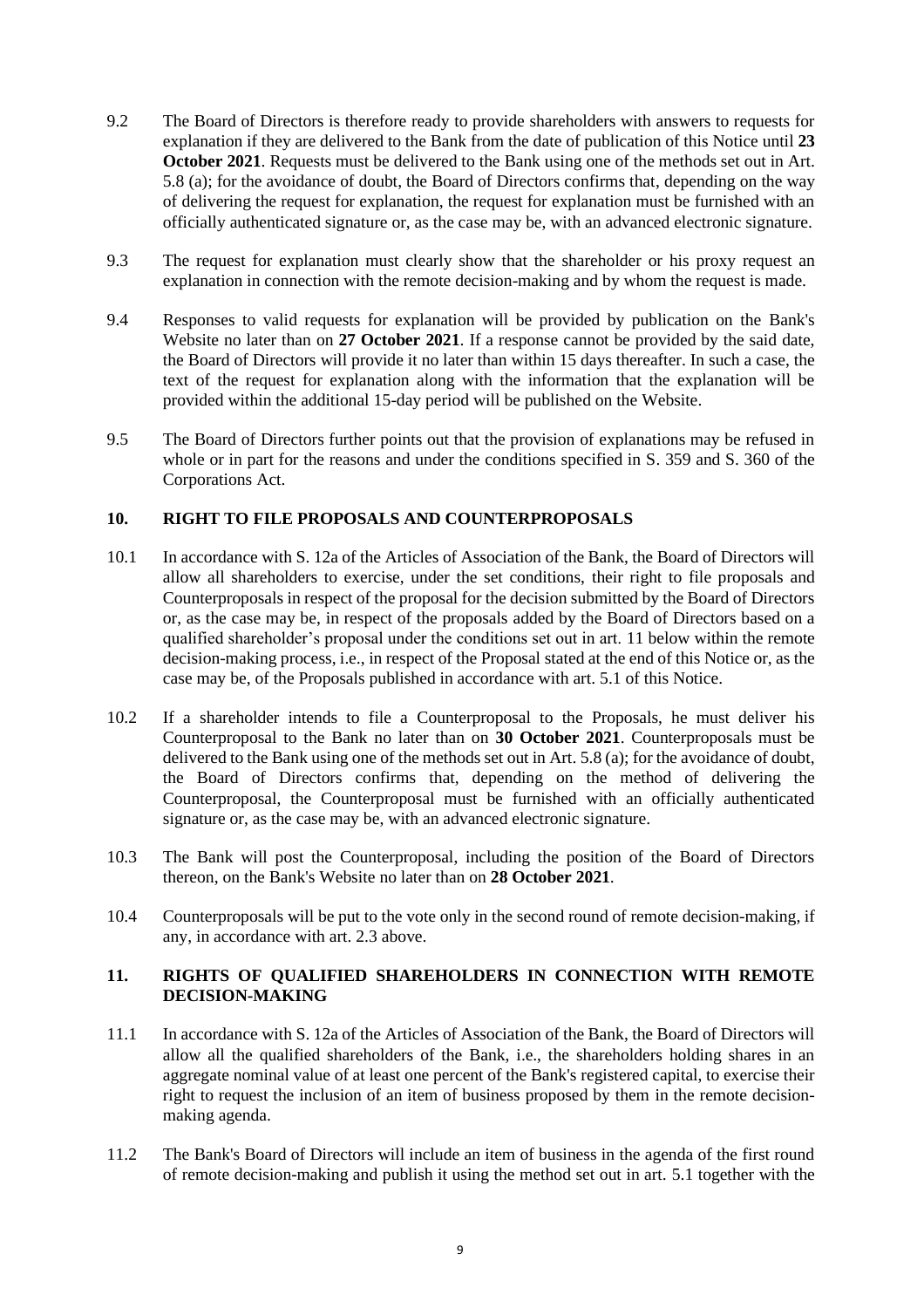Proposal for the decision submitted by the Board of Directors (see below) provided that the request for the inclusion of an item of business in the remote decision-making agenda is delivered to the Bank no later than on **27 September 2021** and that each point of the proposal is **supported by a draft resolution**. The request for the inclusion of an item of business in the remote decision-making agenda must be delivered to the Bank using one of the methods set out in art. 5.8 (a); for the avoidance of doubt, the Board of Directors confirms that, depending on the method of delivering the said request, the request for the inclusion of an item of business in the remote decision-making agenda must be furnished with an officially authenticated signature or, as the case may be, with an advanced electronic signature.

11.3 Shareholders may not request the inclusion of items which are not put to the vote, i.e., which are only noted by the general meeting, in the remote decision-making agenda.

#### **12. INFORMATION ON THE RESULTS OF VOTING**

12.1 Information on the results of voting

The Board of Directors will announce the results of the first round of remote decision-making using the method set out in art. 6.1. hereof on **4 November 2021.**

12.2 Publication of the running count of the votes cast

In order for each investor to be able to assess, during the time period allowed to express their consent to a Proposal, the current situation and, at the same time, to allow the Bank to prevent using any inside information relating to the remote decision-making and its progress, the Board of Directors will further ensure that every business day after 5 p.m., the Bank's Website will feature up-to-date information on the number of votes that the Board of Directors has received so far in relation to individual Proposals. The number of votes will be stated both in absolute numbers and as a percentage of the total number of votes of all shareholders.

12.3 Information on whether a particular shareholder's votes have been counted in

You can check whether your Ballot Paper has been delivered, registered and is valid by enquiring at the telephone number  $+420,955,511,000$  on business days from 9 a.m. to 4 p.m.

#### **13. INFORMATION ON THE SECOND ROUND OF REMOTE DECISION-MAKING**

The information on whether a second round of remote decision-making may take place in accordance with art. 2.3 above will be announced by the Board of Directors together with the results of the first round of remote decision-making. In the case of a second round of remote decision-making, the Board of Directors will make public the precise dates and detailed conditions for the second round of remote decision-making using the method set out in art. 5.1. hereof.